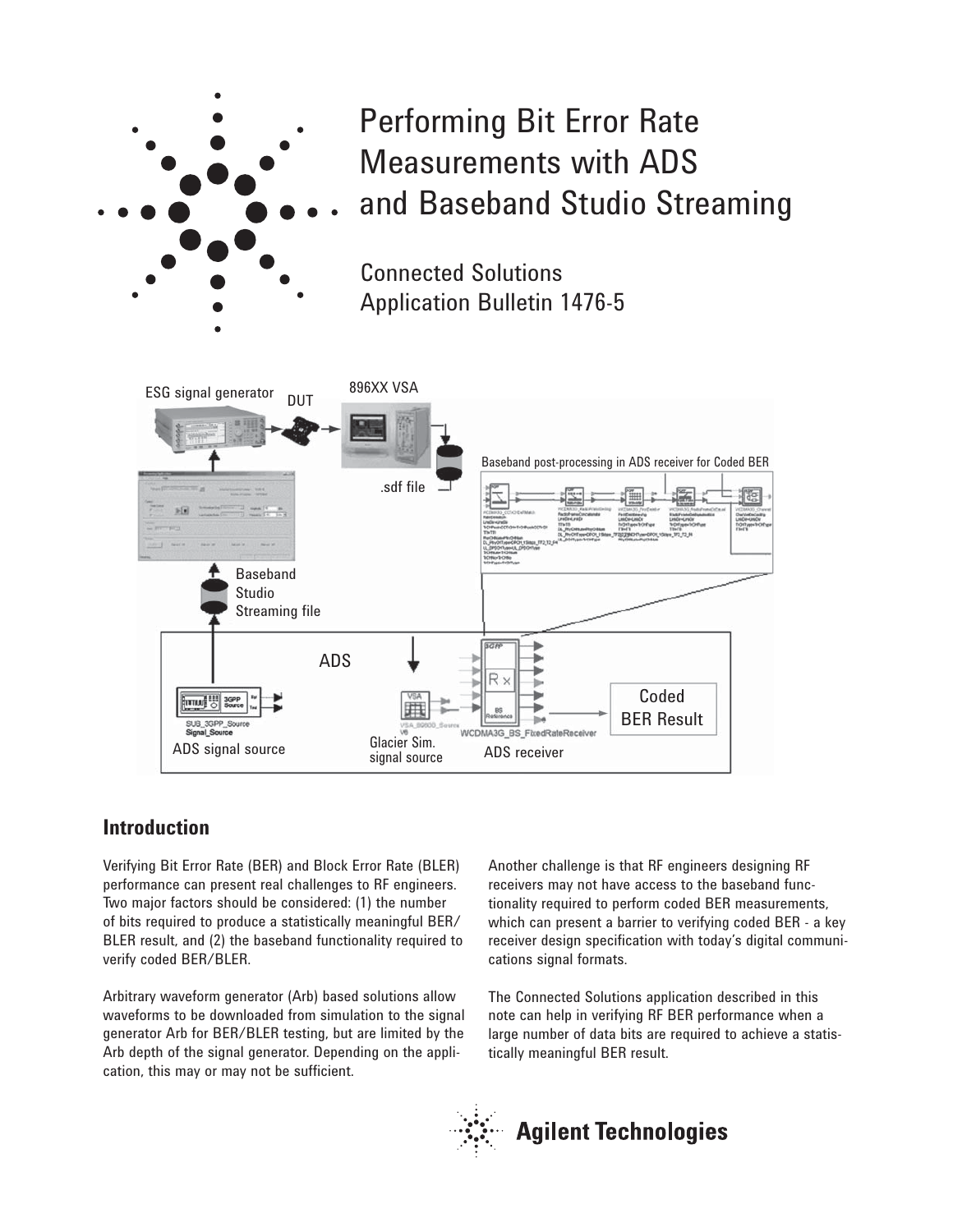# **Concept**

A conceptual flow diagram is shown on page 1. The ADS simulation signal can be stored to a Baseband Studio Streaming data file using a new file writing capability available in ADS 2003C. The amount of data to be streamed out of the ESG is determined by the hard disk storage size to store the Baseband Studio Streaming file.

After the ADS simulation has been run and the binary Baseband Studio Streaming file is created, the signal is streamed to the ESG using Baseband Studio Streaming to turn the simulated signal into a real RF test signal.

The RF test signal is input into the device under test (DUT), which could be an RF component or a receiver RF front-end. The DUT output is captured using a Vector Signal Analyzer (896XX VSA) to record an sdf file (.sdf). After the sdf recording is read into ADS, the signal can be post-processed with a simulation baseband receiver (for example, WLAN or WCDMA) to compute the coded BER or Packet Error Rate (PER).

# **Test Setup Overview**

This application uses the new Baseband Studio file writer in ADS 2003C and the Connection Manager. An E4438C Electronic Signal Generator (ESG) with the Baseband Studio Streaming card, option 602, is required for streaming large amounts of data from the ADS-created file to the ESG output.

An 896XX VSA with option 288 is used to capture the IQ waveform to read back into ADS. The ADS wireless design libraries, such as the WCDMA or WLAN design library, can be used to post-process the data to compute BER or PER. The 89601 VSA software with option 105 is useful for reading the recorded signal back into simulation and for performing RF measurements such as error vector magnitude (EVM) in ADS.

# **Verifying Coded BER/PER Performance**

One of the key challenges of verifying coded BER/PER performance of RF hardware is that the baseband functionality required for coded BER/PER may not be available for testing. For example, performing a coded BER measurement for 3GPP W-CDMA requires that the baseband functionality to perform such tasks as de-scrambling, de-spreading, de-interleaving, de-multiplexing, and so on, are required to recover the data bits from the measured signal so that a BER measurement can be performed. This can present a potential barrier if the RF hardware being tested does not include that baseband functionality.

This Connected Solutions application uses the Wireless Design Libraries in ADS to perform the post-processing on the measured signal so that coded BER/PER can be measured.

An example of a coded WCDMA BER measurement with fading is performed with ADS and Baseband Studio Streaming, with 1000 frames (or 10 seconds) of data streamed out of the ESG from a file created by ADS with the simulated fading. The ESG output is captured with an 89641 VSA and read back into ADS for the BER measurement. The results are shown in Figure 1.



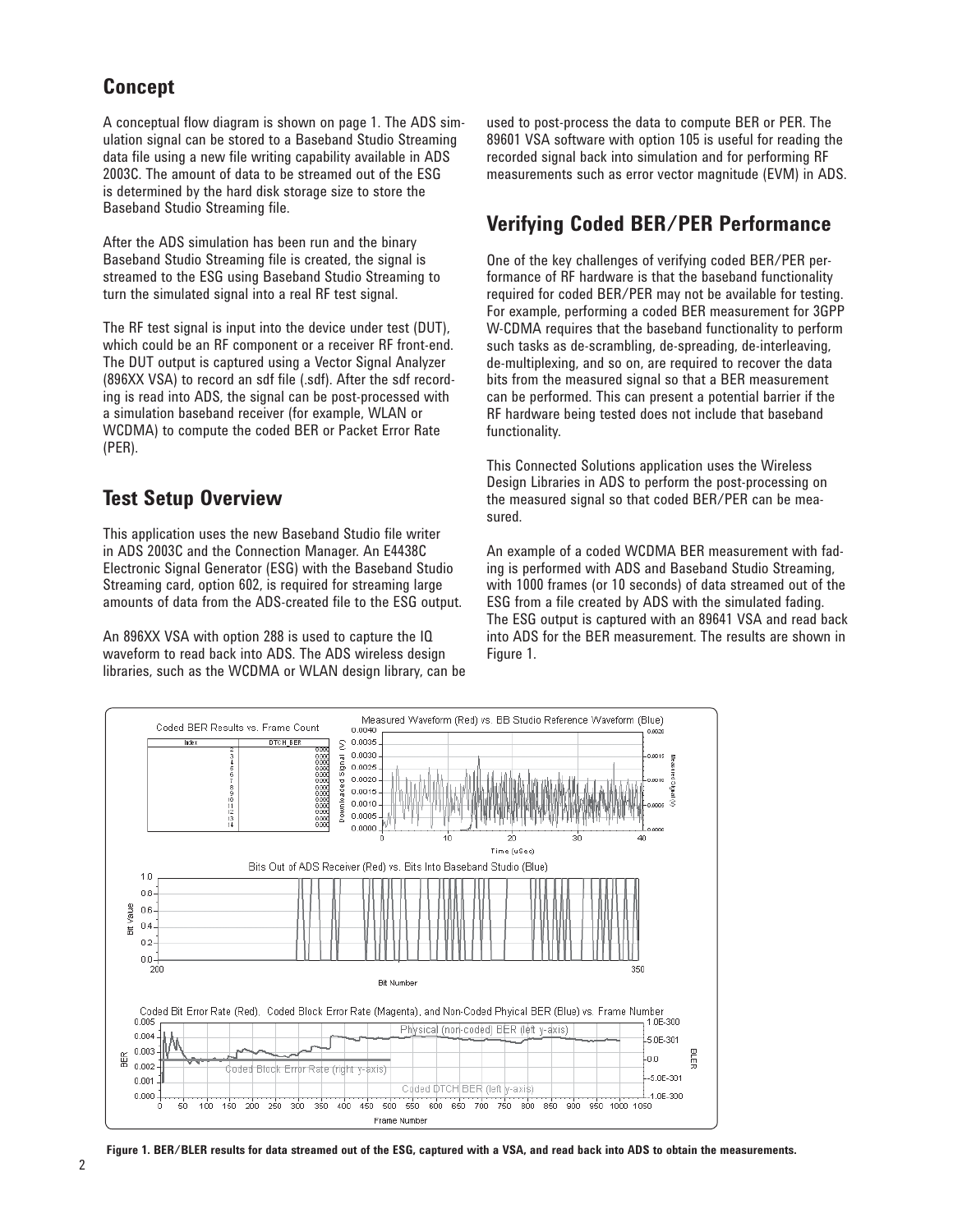# **Summary**

Connected Solutions can help with performing coded BER/ PER measurements when a large number of data bits are required for the BER/PER measurement. This application is useful for RF component testing or for RF subsystem testing, such as testing a receiver front-end. ADS Design Libraries provide the necessary baseband post-processing to perform coded BER and PER measurements.

# **Required Equipment/Software**

**E8900A/AN ADS 2003C E5720A/AN Connection Manger E8850A/AN Communications System Designer E8875A/AN 3GPP W-CDMA Design Library** (optional) **E8874A/AN WLAN Design Library** (optional) **E4438C ESG** with option 602 **896XXA VSA Software** with option 288, 100, AYA, 105, B7N for 3GPP W-CDMA, B7R for WLAN

## **Resources**

Connected Solutions Web Page:

For more information about Agilent Technologies' connected solutions, including additional application notes and a configuration guide, visit: **www.agilent.com/find/eesof-connectedsolutions**

Agilent EEsof EDA Home Page:

For more information about Agilent EEsof EDA, visit: **www.agilent.com/find/eesof**

Agilent Baseband Studio:

For more information about Agilent Baseband Studio, visit: **www.agilent.com/find/basebandstudio**